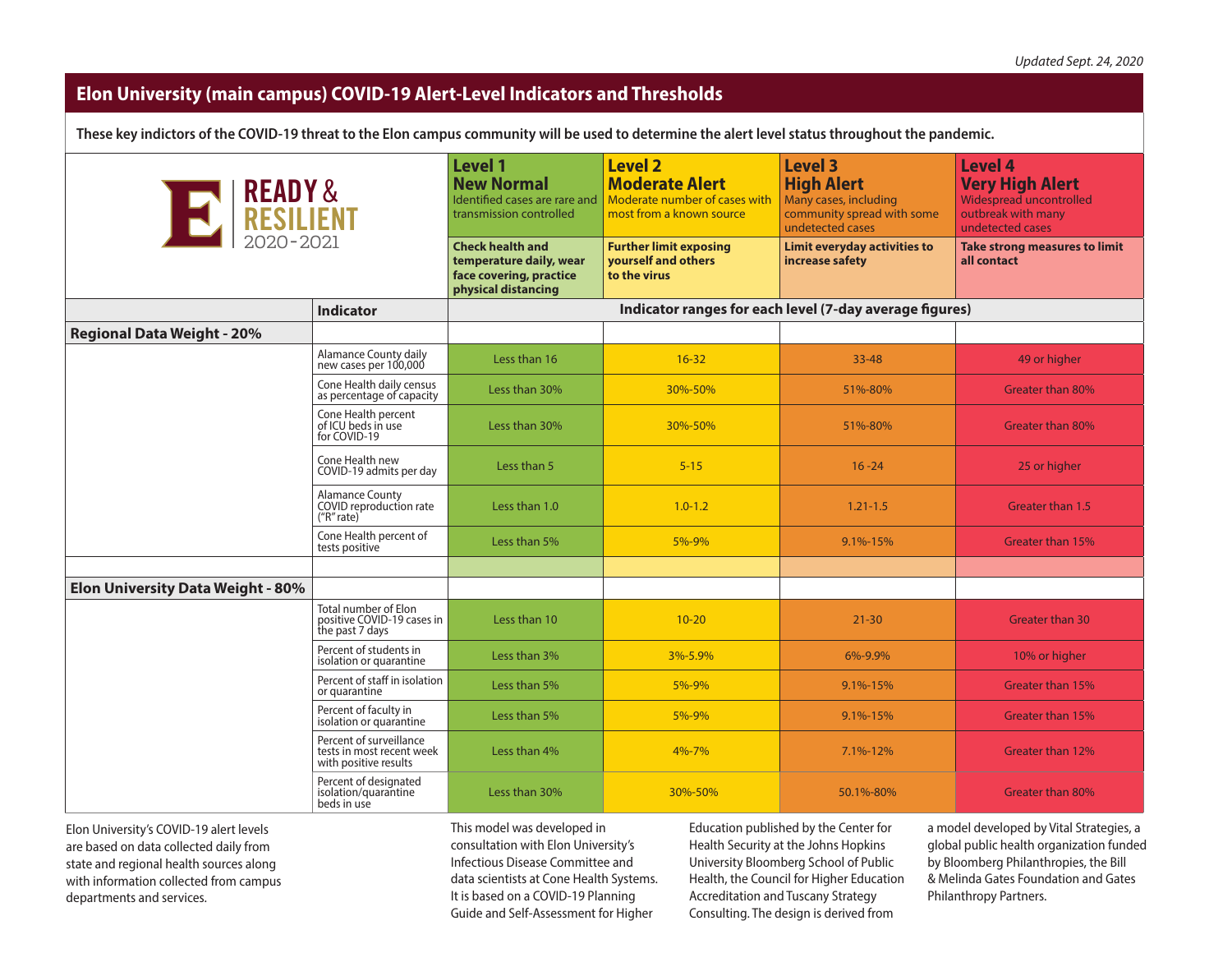

## **Key Operational Guidance for Alert Levels**

| <b>LEVEL 4</b>                          | Widespread uncontrolled outbreak with many undetected cases                                                                                                      |
|-----------------------------------------|------------------------------------------------------------------------------------------------------------------------------------------------------------------|
| <b>Very High Alert</b>                  | Take strong measures to limit all contact                                                                                                                        |
| <b>LEVEL 3</b>                          | Many cases, including community spread with some undetected cases                                                                                                |
| <b>High Alert</b>                       | Limit everyday activities to increase safety                                                                                                                     |
| <b>LEVEL 2</b><br><b>Moderate Alert</b> | Moderate number of cases with most from a known source<br><b>Further limit exposing yourself and others to COVID-19 and continue all</b><br>precautions          |
| <b>LEVEL 1</b><br><b>New Normal</b>     | Identified cases are rare and transmission controlled<br>Continue to check health and temperature daily, wear face coverings and<br>practice physical distancing |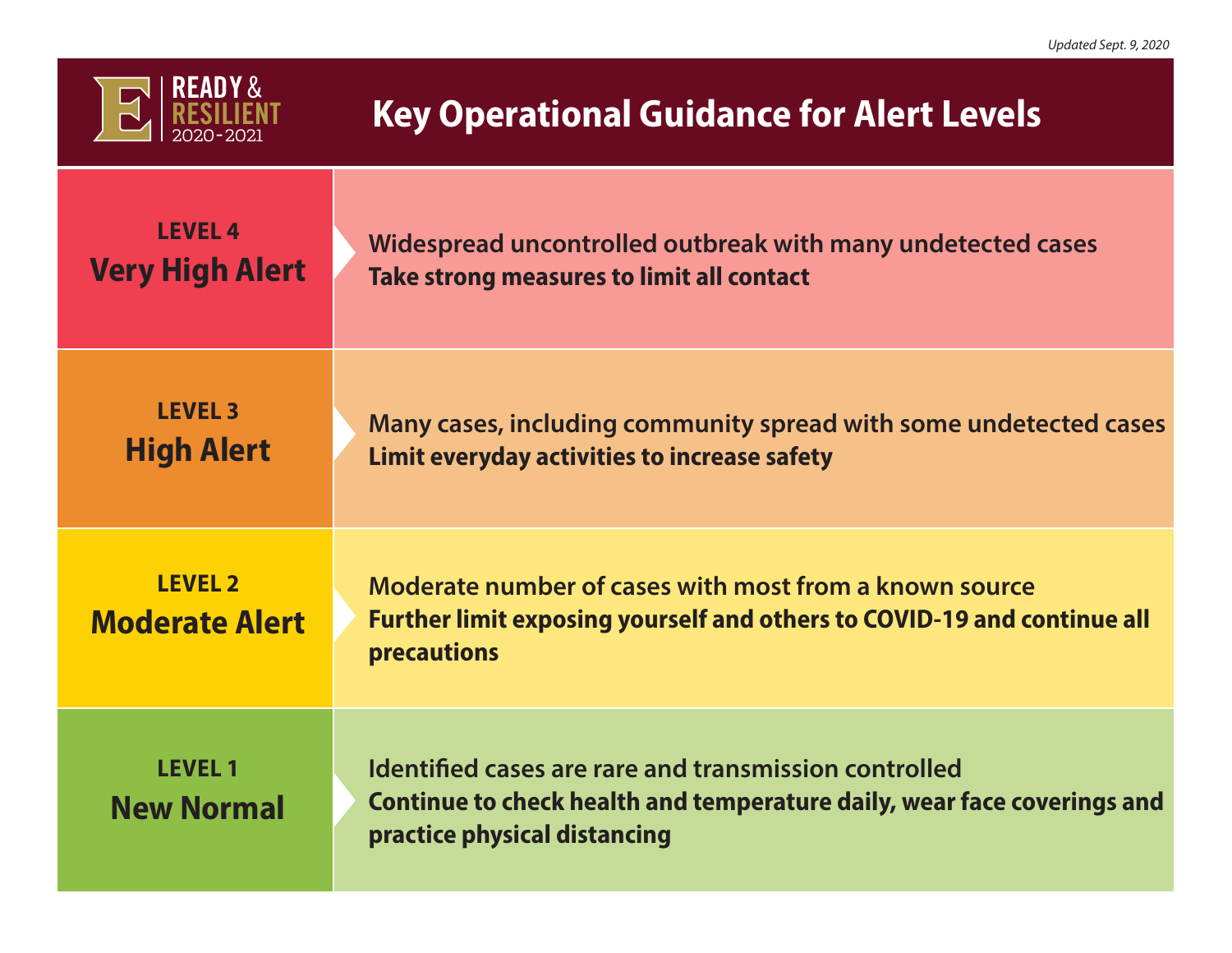## **Key Operational Guidance for Alert Levels**

| <b>LEVEL 1</b><br><b>New Normal</b>      | • Follow Ready & Resilient healthy habits and campus protocols<br>• Classes are in-person or hybrid<br>• Gatherings are allowed per Elon policies, CDC guidelines and state/local rules<br>• High-risk individuals can request accommodations                                                                                                                                                                                                                                                                                              |
|------------------------------------------|--------------------------------------------------------------------------------------------------------------------------------------------------------------------------------------------------------------------------------------------------------------------------------------------------------------------------------------------------------------------------------------------------------------------------------------------------------------------------------------------------------------------------------------------|
| <b>LEVEL 2</b><br><b>Moderate Alert</b>  | • Instruction is primarily in-person and hybrid<br>• Some course sections may have increased reliance on remote instruction due to students<br>and/or faculty being placed in quarantine<br>• Implement limits on campus activities and events as a safeguard for spread of the disease<br>• Utilize expanded surveillance testing and contact tracing<br>• Consult with county public health officials and infectious disease specialists on other<br>mitigation measures needed                                                          |
| <b>LEVEL 3</b><br><b>High Alert</b>      | • Advise campus to begin twice-daily health checks<br>• Daily consultation with county public health officials and infectious disease specialists on<br>other mitigation measures needed<br>• Widespread surveillance testing and contact tracing conducted<br>• Expanded remote learning and administrative functions in impacted areas<br>• Significantly reduce campus activities and events<br>• Limit dining services to grab-and-go<br>• Suspend inter-campus visitors to residence halls and limit access to some campus facilities |
| <b>LEVEL 4</b><br><b>Very High Alert</b> | • Activate Emergency Operations Center<br>• Implement university-wide testing<br>• Consider university-wide remote learning for two weeks or longer<br>• Suspend campus activities for two weeks or longer<br>• Limit dining hall hours and operations<br>• Consider measures to reduce residence hall population<br>• Transition staff to work remotely with exception of essential staff in staggered shifts<br>• Building access restricted to only essential personnel and services                                                    |

2020- 2021

READY & RESILIENT